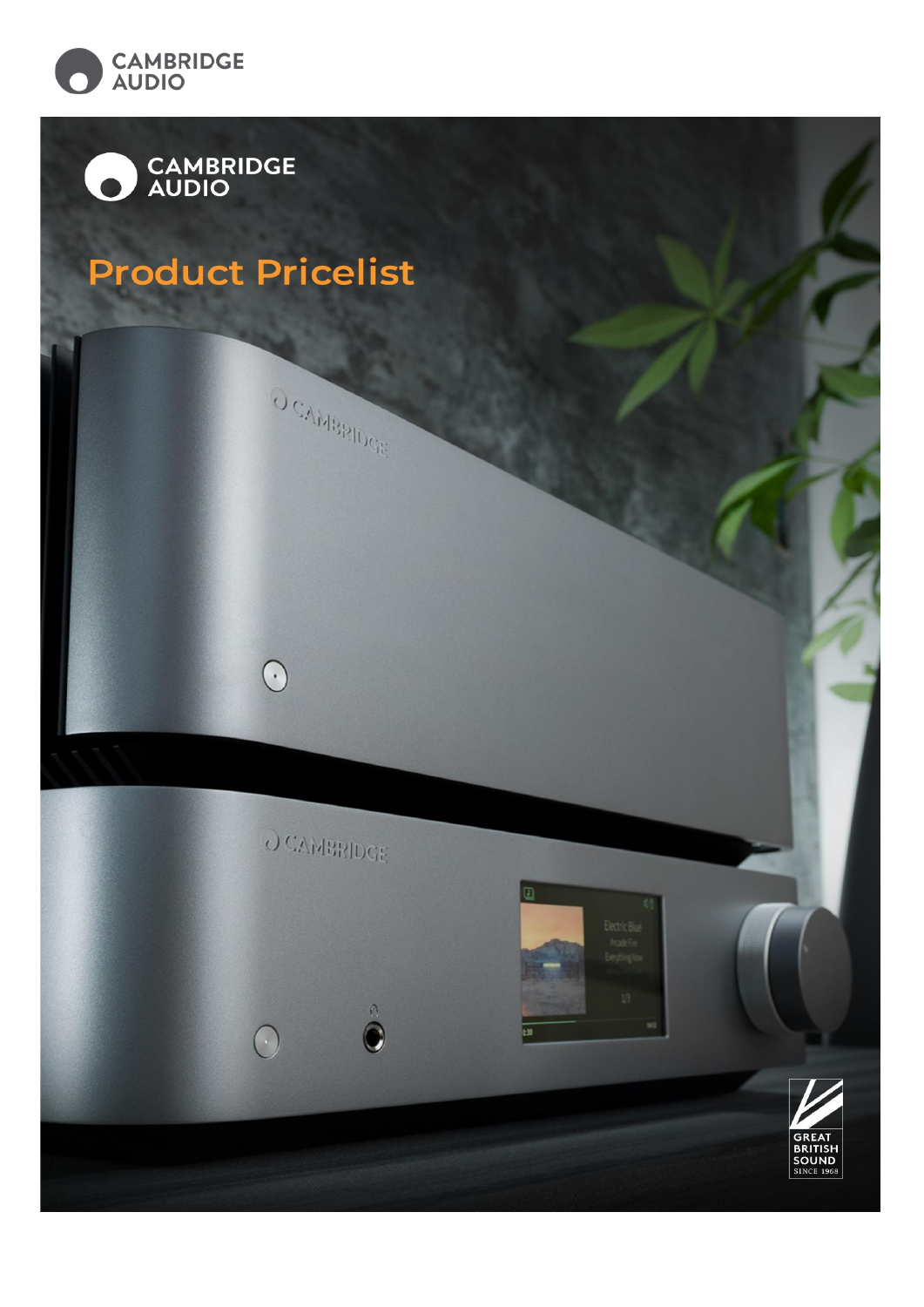



#### **MODEL PRODUCT DESCRIPTION COLOUR** C10925 **Edge A 200 Watt Intergrated Amplifier Luna Grey** C10927 **Edge NQ Preamplifier Network Player Luna Grey** Edge W **200 Watt Power Amplifier Luna Grey** C11214 **Edge M 350 Watt Mono Block Luna Grey SRP € Inc. Tax € 6,499 € 5,499 € 4,499 € 4,749**

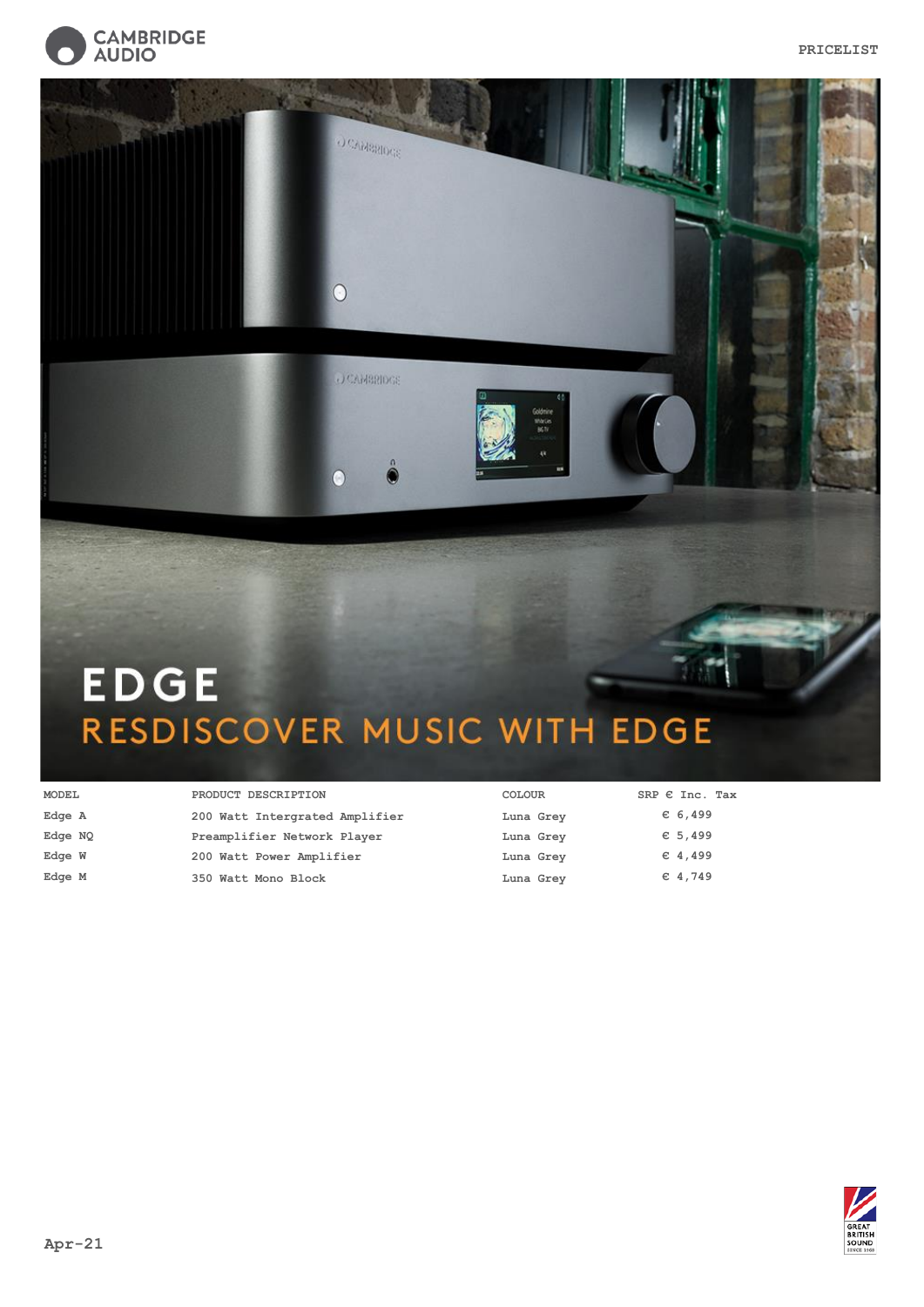

| achine Men<br><b>P TIBAL</b><br>$2.23 + n4$<br>$\bullet$ | AUDIO |
|----------------------------------------------------------|-------|
| <b>EVO</b><br>THE EVOLUTION OF HI-FI                     |       |

| <b>MODEL</b>  | PRODUCT DESCRIPTION                               | <b>COLOUR</b> | SRP $\epsilon$ Inc. Tax |
|---------------|---------------------------------------------------|---------------|-------------------------|
| EVO75         | 75 Watt All-In-One Player                         | Black         | $E$ 2,399               |
| <b>EVO150</b> | 150 Watt All-In-One Player with Phono Stage Black |               | $E$ 2,999               |
| EVO S         | Bookshelf speakers                                | <b>Black</b>  | $\in$ 749               |

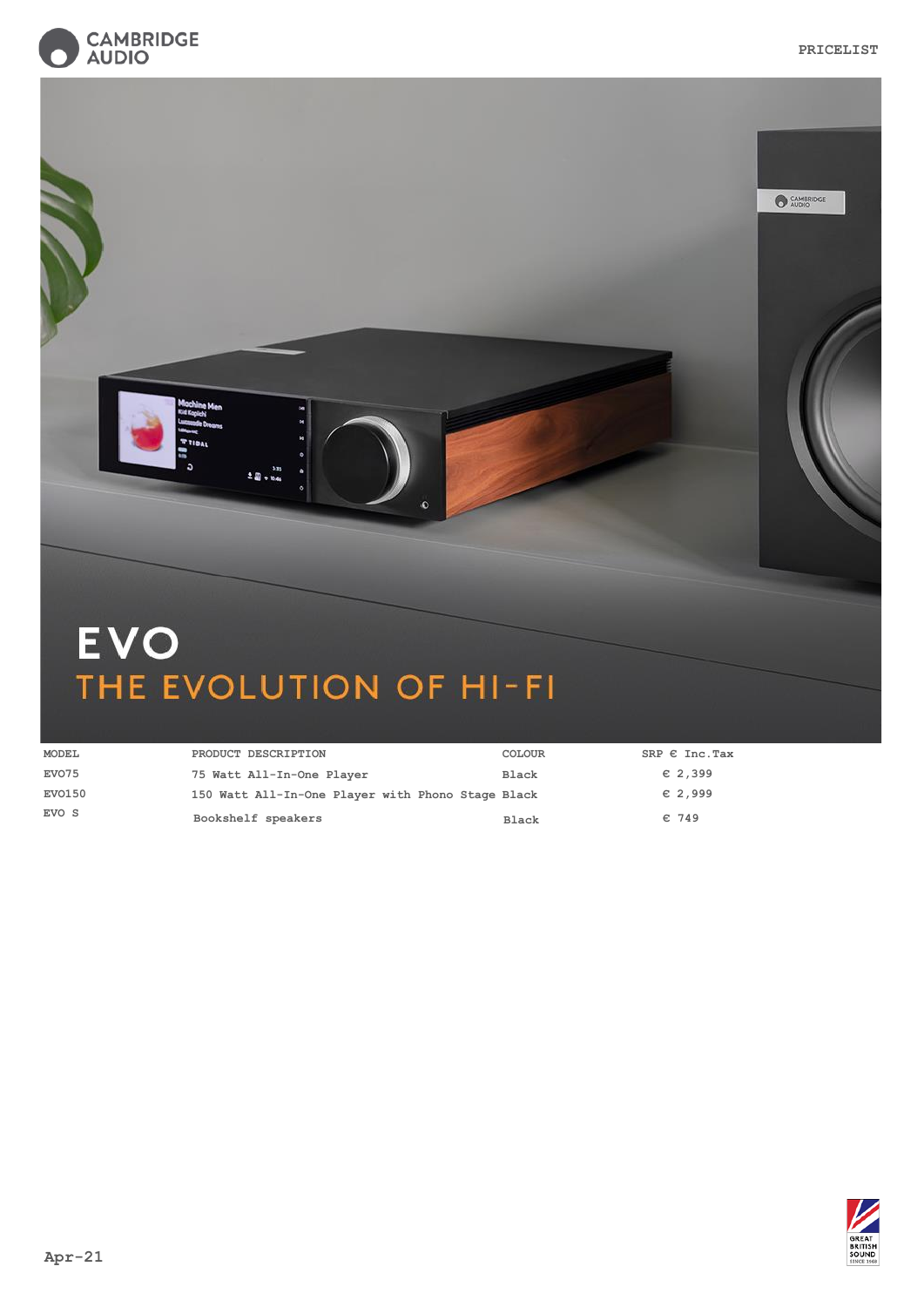

## CX SERIES 2 THE SOUND OF PROGRESS



**MODEL PRODUCT DESCRIPTION COLOUR** CXA61 60 Watt Integrated Amplifier **Luna Grey** C11129K **CXA81 80 Watt Integrated Amplifier Luna Grey** C11137K **CXN v2 ATF2™ Upsampling Network Player Luna Grey** CXC v2 **Dedicated CD Transport Luna Grey SRP € Inc. Tax € 999 € 1,399 € 1,299 € 699**

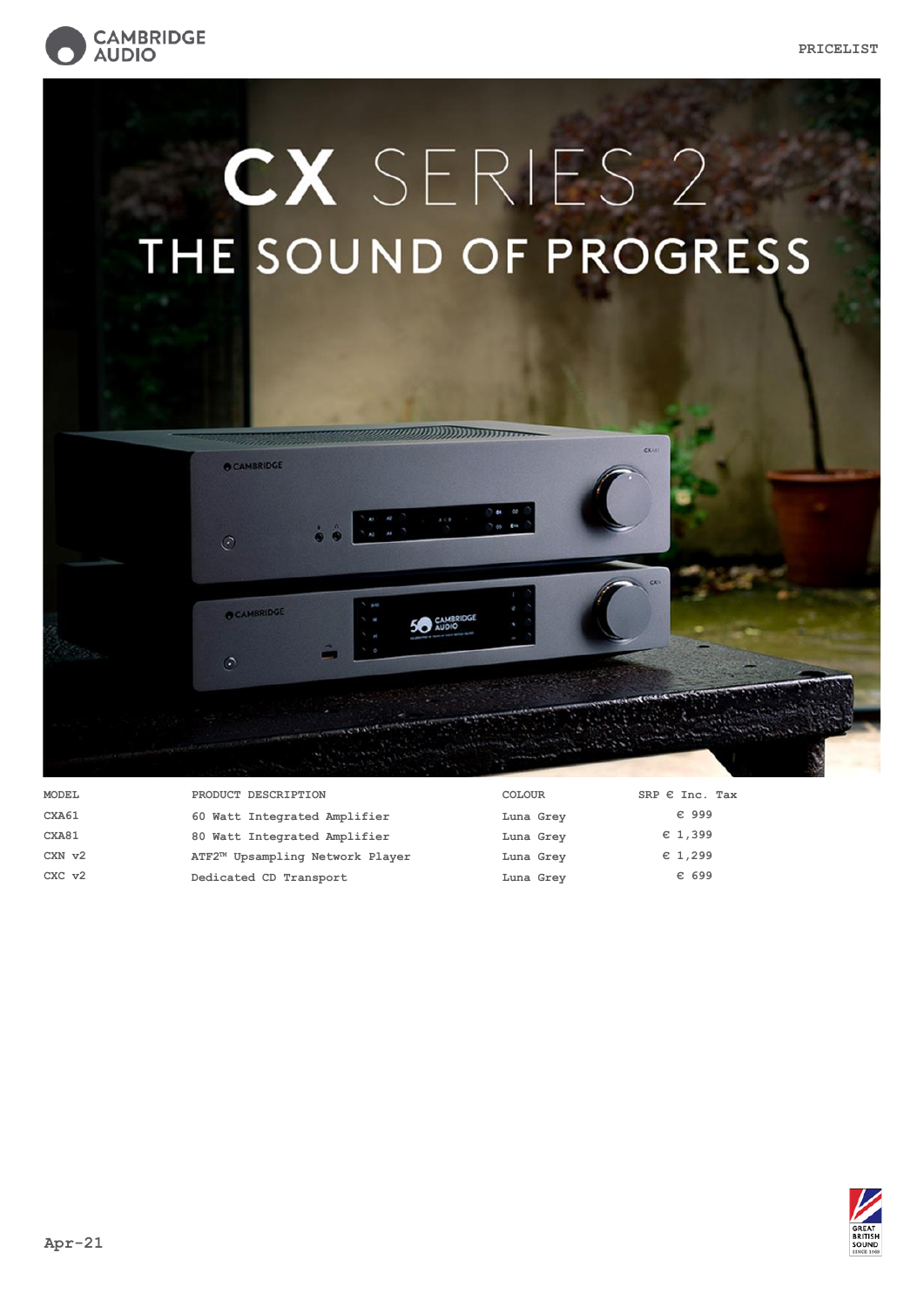AXA25

AXC25

 $\mathbb{M} \quad \quad \mathbb{R} \qquad \mathbb{M} \qquad \mathbb{M}$  $0.000$ 

 $\hat{\mathbf{0}}$ 



# AX SERIES

| <b>MODEL</b>    | PRODUCT DESCRIPTION                  | COLOUR    | SRP $\epsilon$ Inc. Tax |
|-----------------|--------------------------------------|-----------|-------------------------|
| <b>AX A25</b>   | Entry Level 25W Integrated Amplifier | Luna Grey | € 329                   |
| <b>AX C25</b>   | Entry Level CD Player                | Luna Grey | $\in$ 329               |
|                 |                                      |           |                         |
| <b>AX A35</b>   | 35W Integrated Amplifier             | Luna Grey | $\in$ 429               |
| <b>AX C35</b>   | CD Player                            | Luna Grey | $\in$ 429               |
|                 |                                      |           |                         |
| <b>AX R85</b>   | Stereo Receiver                      | Luna Grey | $\in$ 599               |
| <b>AX R100</b>  | Stereo Receiver                      | Luna Grey | € 649                   |
| <b>AX R100D</b> | Stereo Receiver with DAB             | Luna Grey | € 699                   |
|                 |                                      |           |                         |

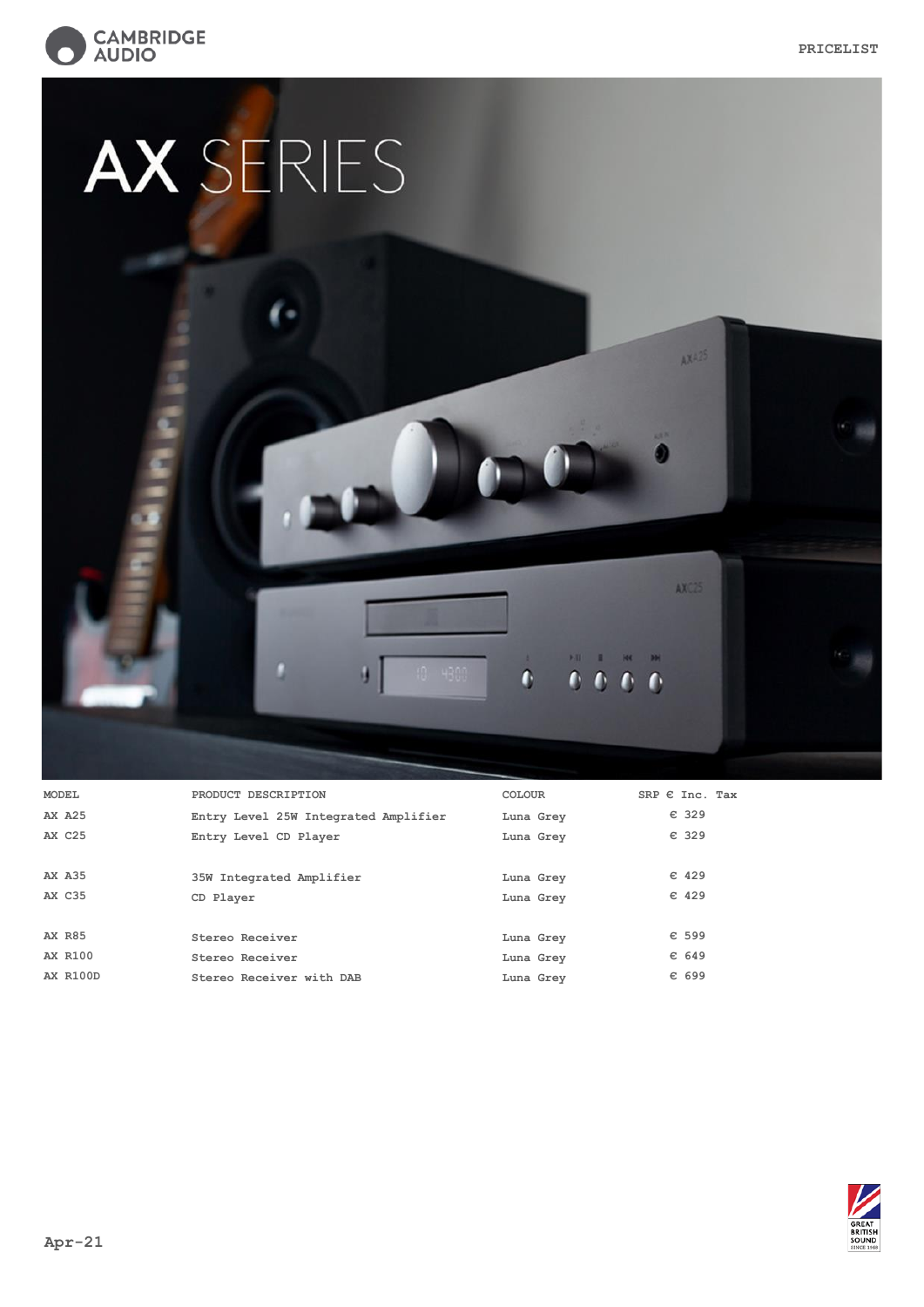

# ALVA JUST ADD VINYL

| <b>MODEL</b> | <b>COLOUR</b><br>PRODUCT DESCRIPTION                    | SRP $\epsilon$ Inc. Tax |
|--------------|---------------------------------------------------------|-------------------------|
| Alva TT      |                                                         |                         |
| MC Cartridge | Aptx High-Output Moving Coil Cartridge                  | € 599                   |
| Duo          | MM + MC Phono Preamplifier with Auto Power<br>Luna Grev | € 349                   |
| Solo         | MM Phono Preamplifier with Auto Power Down Luna Grey    | € 229                   |
| Alva TTv2    | Direct Drive Turntable with High-output MC Element      | E1,999                  |
| Avlya ST     | Belt Drive Turntable With MM Element, Bluetooth Aptx HD | € 999                   |

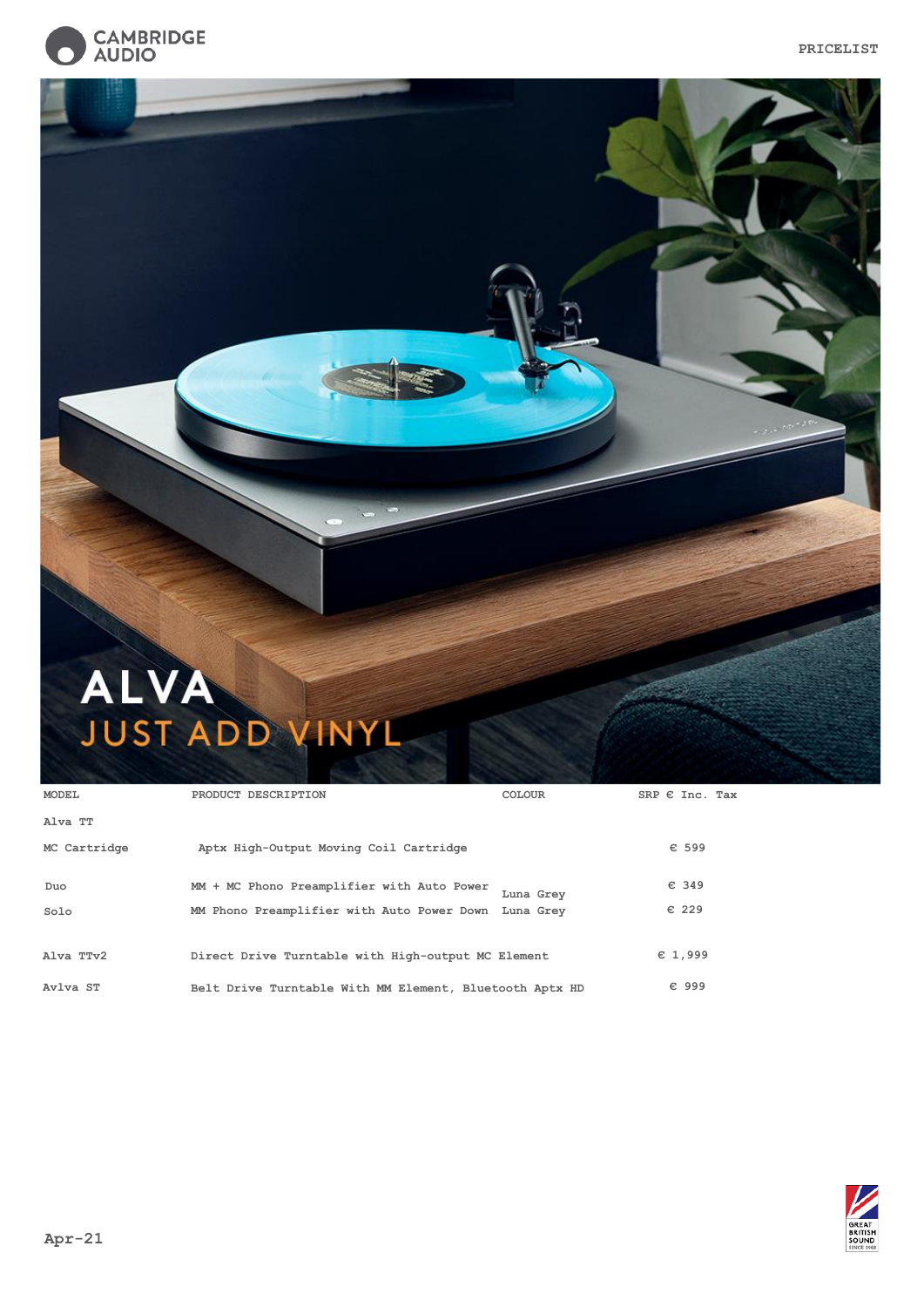





| <b>MODEL</b> | PRODUCT DESCRIPTION                                   | <b>COLOUR</b>  | SRP $\epsilon$ Inc. Tax |
|--------------|-------------------------------------------------------|----------------|-------------------------|
| DacMagic 200 | Digital to Analogue Converter Inc. MOA &<br>Bluetooth | Luna Grey      | $\in$ 599               |
| DacMagic 100 | Digital to Analogue Converter                         | Black & Silver | $\epsilon$ 199          |
| <b>BT100</b> | aptX® Bluetooth Dongle (Pack Of 5)                    | Black          | 99 each<br>€.           |

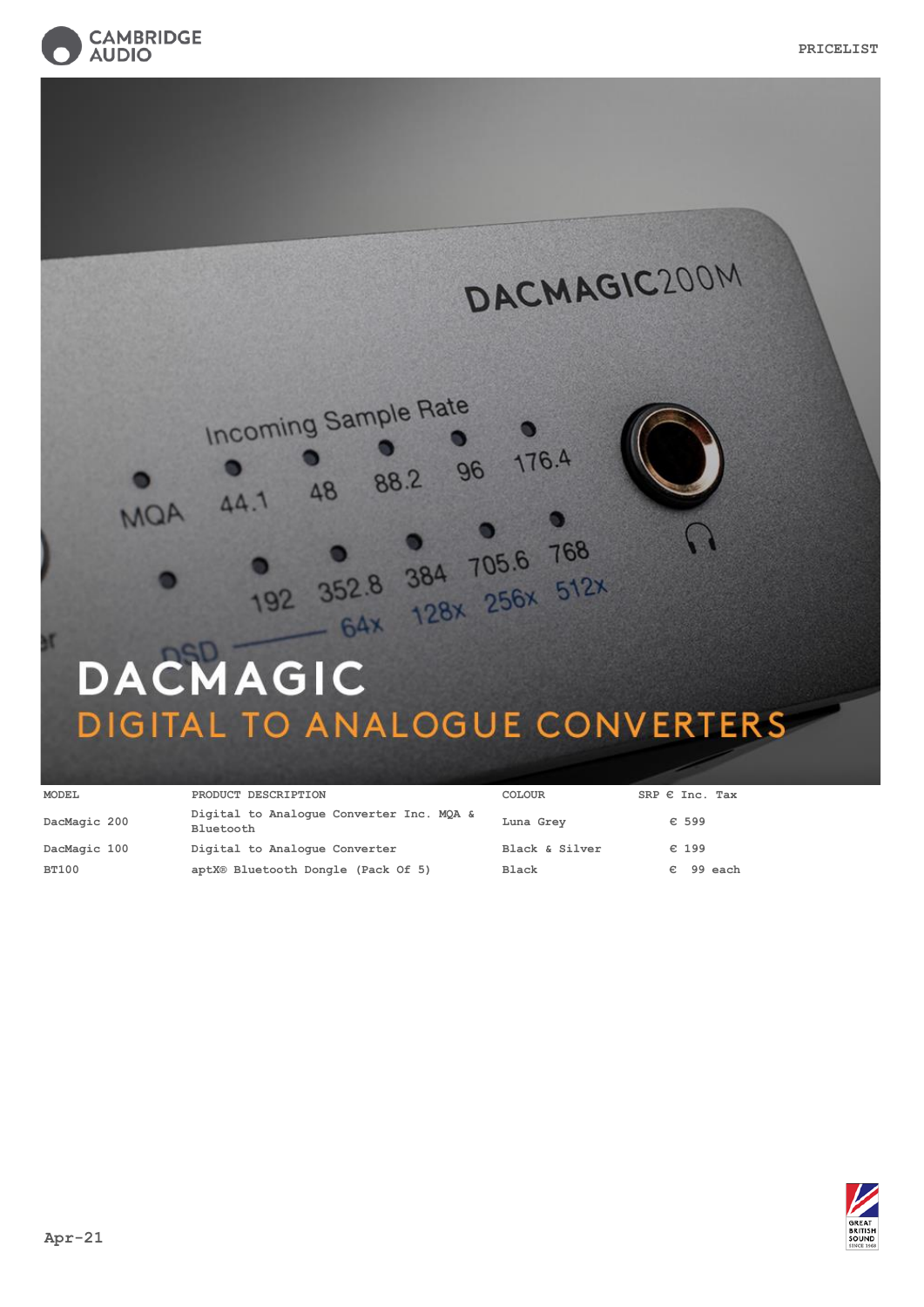



### MINX ULTRA COMPACT SPEAKERS

| <b>MODEL</b> | PRODUCT DESCRIPTION                    | COLOUR        | SRP $\epsilon$ Inc. Tax |
|--------------|----------------------------------------|---------------|-------------------------|
| Minx Min 12  | Satellite BMR Cube Speaker             | Black & White | € 99                    |
| Minx Min 22  | Satellite BMR Cube Speaker With Woofer | Black & White | $\in$ 159               |
| Minx X201    | 200 Watt Subwoofer                     | Black & White | $\in$ 449               |
| Minx X301    | 300 Watt Subwoofer                     | Black & White | $\in$ 549               |

| Minx 400M   | Wall Pivot Mount (Pair) | Black & White | $\in 29$ |
|-------------|-------------------------|---------------|----------|
| Minx CA600D | Desktop Stand Mount     | Silver        | $\in$ 39 |
| Minx CA600P | Floor Stands (Pair)     | Black & White | € 139    |